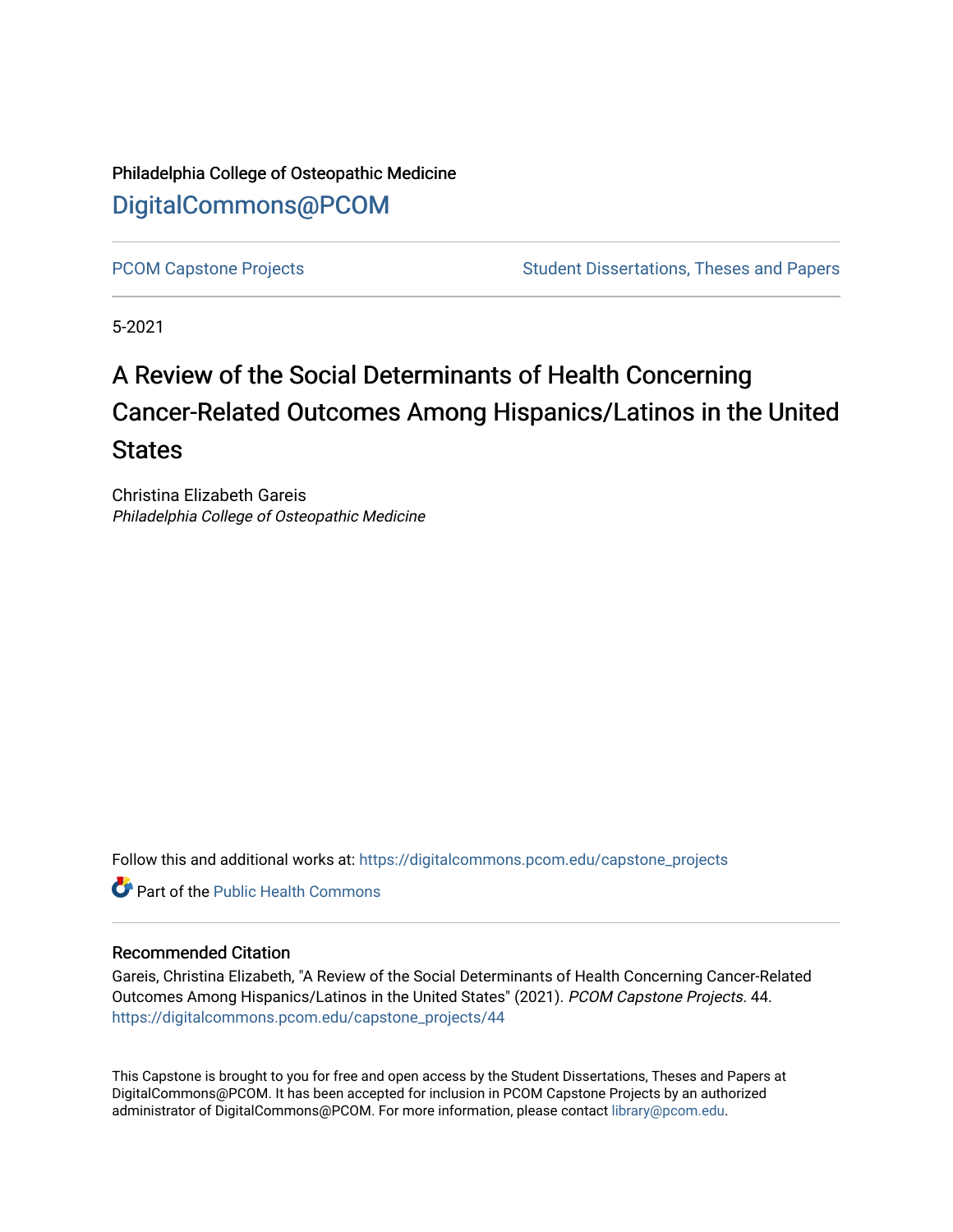Philadelphia College of Osteopathic Medicine Graduate Program in Biomedical Sciences School of Health Sciences

# **A Review of the Social Determinants of Health Concerning Cancer-Related**

## **Outcomes Among Hispanics/Latinos in the United States**

A Capstone in Public and Population Health Leadership Concentration by Christina Elizabeth Gareis Copyright 2021 Christina Elizabeth Gareis

Submitted in Partial Fulfillment of the Requirements for the Degree of Master of Science in Biomedical Sciences Public and Population Health Leadership Concentration May 2021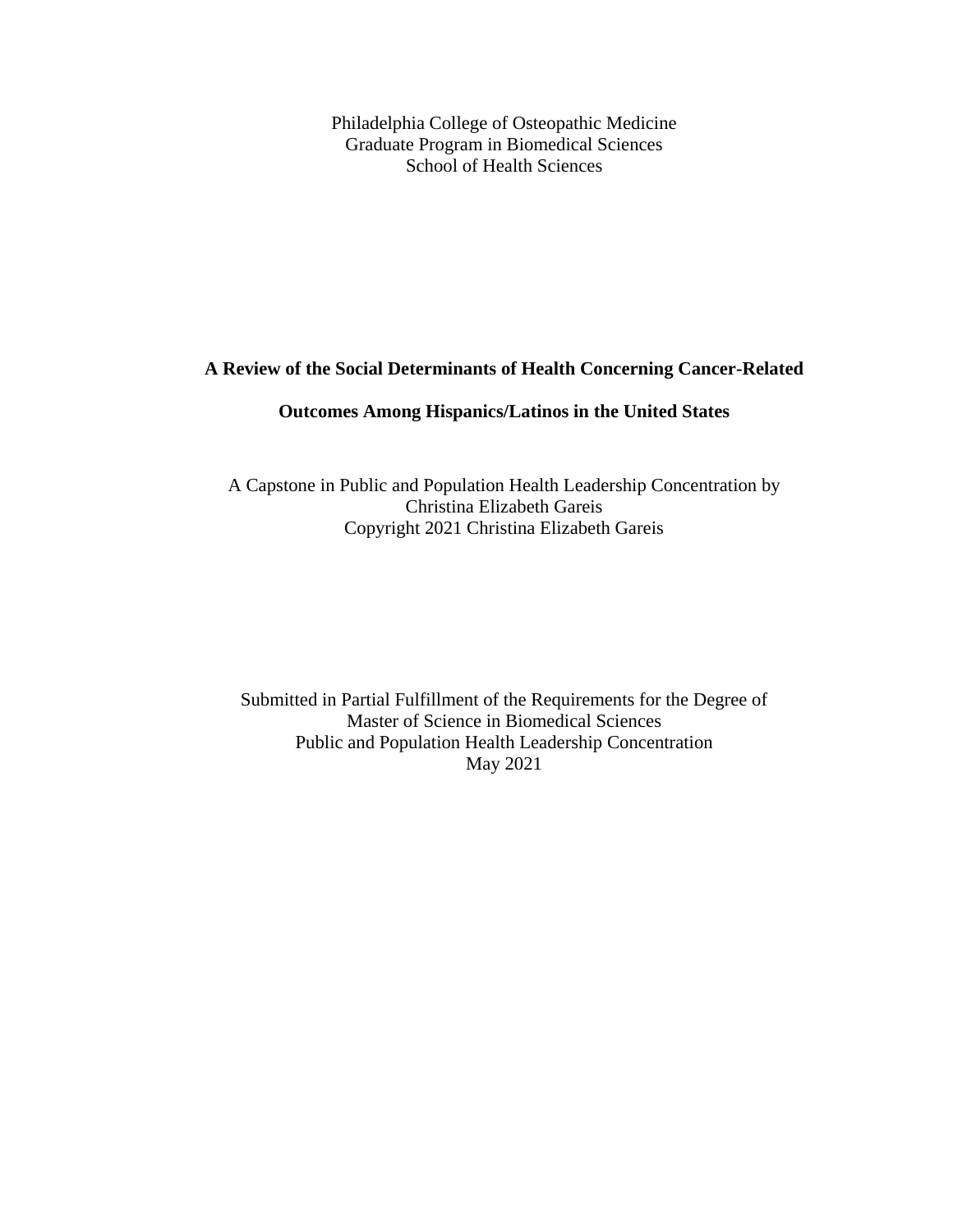# **ABSTRACT**

Cancer is one of the leading causes of death among Hispanics/Latinos because they are more likely to be diagnosed with advanced stages of cancer than non-Hispanic Whites (Yanez et al., 2016). Additionally, Hispanics/Latinos are more likely to experience a poor quality of life after receiving a cancer diagnosis (Yanez et al., 2016). Cancer-related outcomes are influenced by several aspects such as social, cultural, behavioral, and biological factors. Oncology research is limited with regard to understanding and addressing the underlying factors that can impact cancer-related outcomes for Hispanics/Latinos because much of the research has focused on non-Hispanic Whites. Therefore, it is imperative that future research and interventions focus on the various determinants of health that affect cancer outcomes among Hispanics/Latinos.

The Social Determinants of Health (SDOH) can be defined as the non-medical factors that can influence an individual's quality of life. Aspects include an individual's social environment, physical environment, and access to health services (NCHHSTP Social Determinants of Health, 2019). For example, an individual's overall health can be impacted depending on where the individual lives, their income, education level, and whether or not they have access to healthcare. Research suggests that there are several SDOH factors that affect the Hispanic/Latino communities. By implementing public health interventions that specifically target the Hispanic/Latino communities and address the SDOH, it is expected that they will be able to access quality healthcare more easily. Additionally, better cancer related outcomes and health equity among this population will be achievable.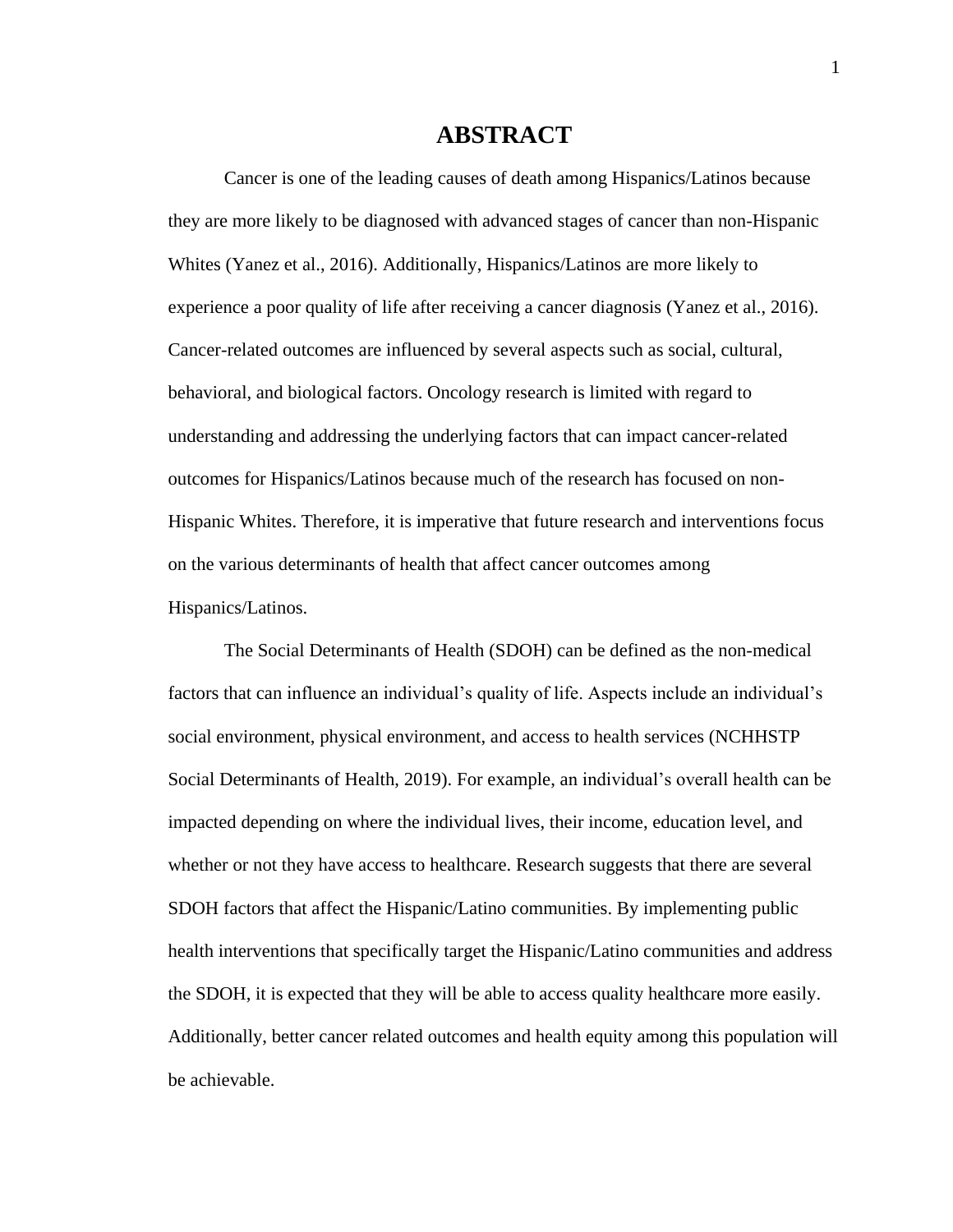# **INTRODUCTION**

In the United States, Hispanics/Latinos have become the largest ethnic minority (Velasco-Mondragon et al., 2016). Hispanics/Latinos living in the United States can either be native-born or foreign-born (Velasco-Mondragon et al., 2016). If Hispanics/Latinos are foreign-born, they are identified as originating from Latin America, the Caribbean, or Spain (Velasco-Mondragon et al., 2016). The quality of life for Hispanics/Latinos are being disproportionately affected by a variety of structural, social, and economic factors, which are known as the Social Determinants of Health (SDOH) (NCHHSTP Social Determinants of Health, 2019).

Cancer has surpassed cardiovascular disease and is now the leading cause of death among the Hispanic/Latino population. Additionally, Hispanics/Latinos are more likely to wait longer for a definitive diagnosis and initiation of treatment, which can lead to poor outcomes (Yanez et al., 2016). For Hispanic men, prostate cancer is the most common type of cancer (Velasco-Mondragon et al., 2016). The second and third most common cancers for Hispanic men are colorectal and lung cancer (Velasco-Mondragon et al., 2016). Breast cancer is the most common cancer in Hispanic women, followed by thyroid, colorectal, and uterine cancer (Velasco-Mondragon et al., 2016). For Hispanic men, the most frequent cause of cancer death is lung cancer (Velasco-Mondragon et al., 2016). For Hispanic women, the most frequent cause of cancer death is breast cancer (Velasco-Mondragon et al., 2016). Cancer morbidity and mortality rates can depend on a variety of factors such as country of origin and ethnicity (Velasco-Mondragon et al., 2016).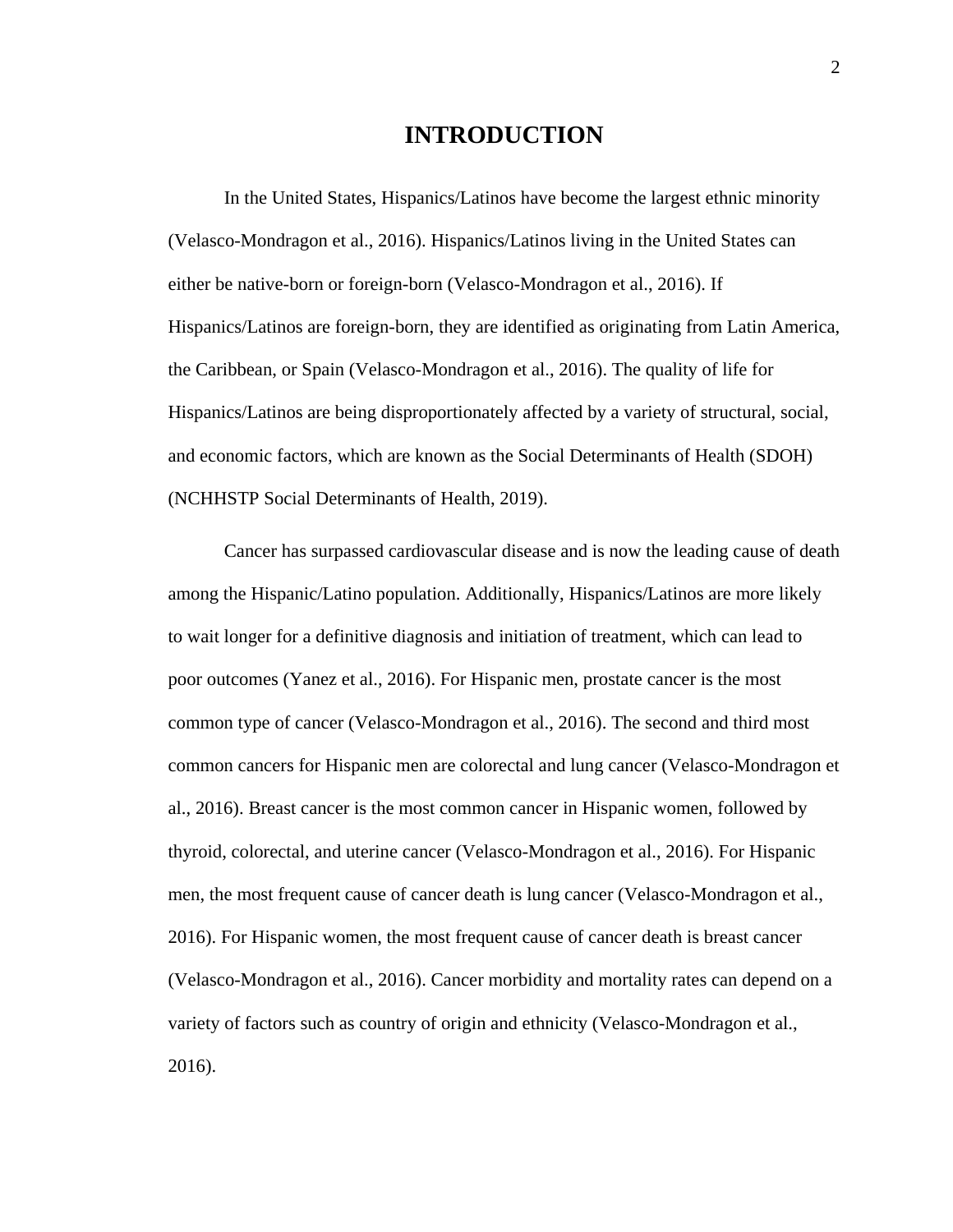Hispanics that are living in the United States are four times more likely to not have completed high school, two times more likely to be experiencing poverty, and 20 times less likely to have the ability to speak proficient English compared to non-Hispanic Whites (Velasco-Mondragon et al., 2016). Additionally, according to the Reserve Capacity Model and the Lifespan Biopsychosocial model of Cumulative Vulnerability and Minority health, ethnic minorities may have a risk of poor health outcomes due to the lack of socioeconomic resources, increase in stress exposure, and being at a social disadvantage (Yanez et al., 2016). Compared to other ethnic groups, Hispanics have less access and utilization of health care and preventative care services (Velasco-Mondragon et al., 2016). Before the Affordable Care Act, 30% of Hispanics reported that they did not have insurance compared to 11% non-Hispanic Whites (Velasco-Mondragon et al., 2016). To that end, Hispanics are incredibly vulnerable and susceptible to cancer and death.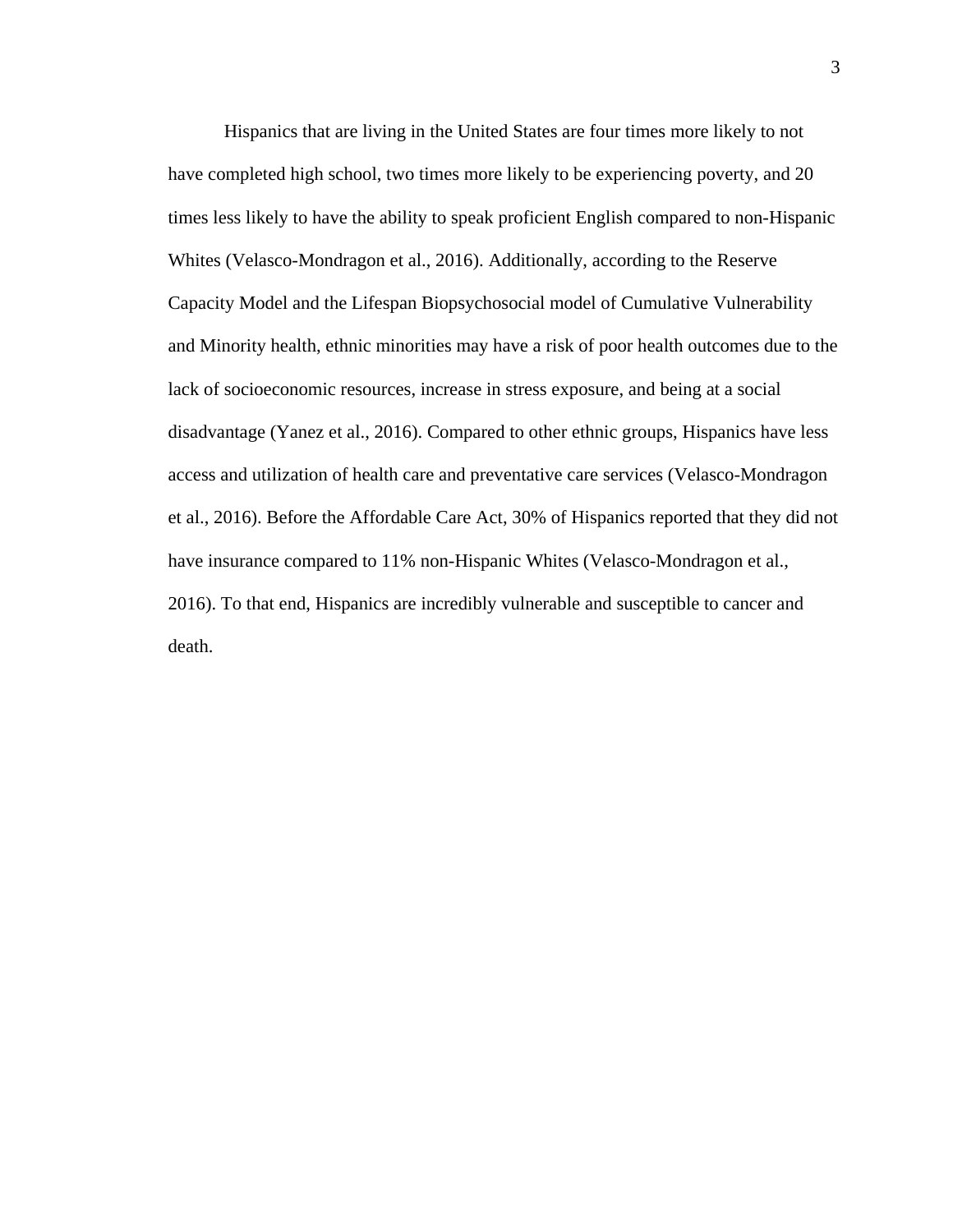# **BACKGROUND**

#### **The Definition of the Social Determinants of Health**

The Social Determinants of Health (SDOH) are non-medical factors that have the ability to influence an individual's quality of life (NCHHSTP Social Determinants of Health, 2019). The SDOH have the potential to add chronic stress to an individual's life (Velasco-Mondragon et al., 2016). Specifically, an individual who has an increase in stress, may experience a variety of health issues (Velasco-Mondragon et al., 2016). Additionally, the SDOH usually targets individuals in specific socioeconomic, ethnic, and gender populations (Velasco-Mondragon et al., 2016). There are specific SDOH factors that affect the cancer-related health outcomes of the Hispanic/Latino population such as socioeconomic factors, environment, culture, language, occupation, and documentation status (Velasco-Mondragon et al., 2016).

#### **Socioeconomic Determinants**

 Socioeconomic factors have the potential to limit access to care among Hispanics/Latinos. On average, Hispanics are more likely to face economic adversity and have a lower socioeconomic status compared to non-Hispanic whites (Yanez et al., 2016). The socioeconomic status of a Hispanic/Latino can negatively affect their health outcomes. For example, Hispanics/Latinos are more likely to be living in poverty and may have limited work that lacks the option for medical leave (Yanez et al., 2016). Therefore, Hispanics/Latinos may not have access to healthcare and health insurance, which may restrict their access to preventative care, cancer screening, and cancer treatment options (Yanez et al., 2016). Consequently, they may have low adherence to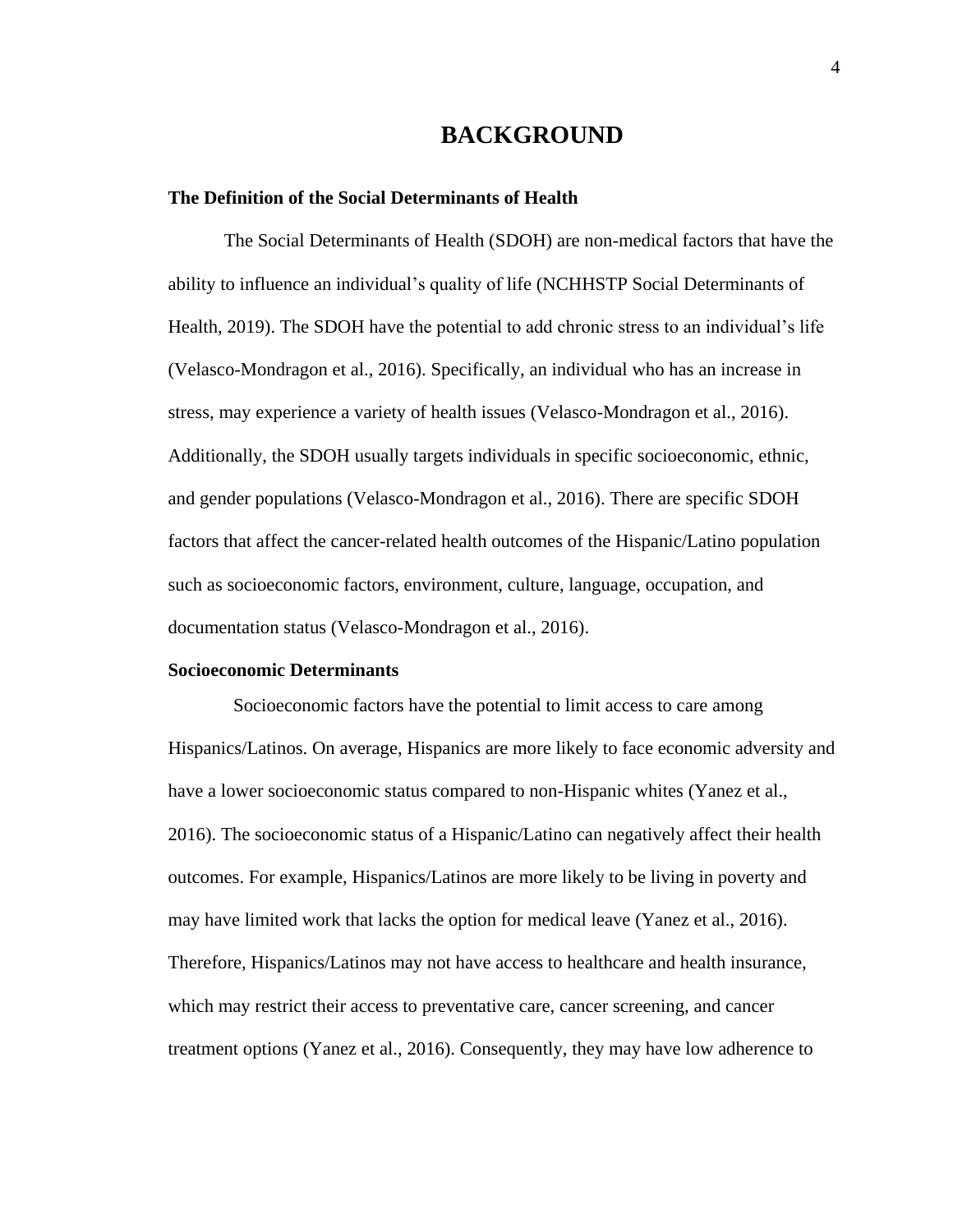treatments, which would negatively affect cancer morbidity, mortality, and quality of life among Hispanics/Latinos (Yanez et al., 2016).

### **Environment**

The environment where an individual resides can increase their risk of cancer and other diseases. According to Velasco-Mondragon et al., (2016), 28.3% of Hispanics/Latinos live near major highways that have high volumes of traffic, which is linked to several diseases and complications. Moore et al., (2018) suggested that there are hot spot areas where breast cancer mortality is high. These hot spot areas consist of the majority of the population having lower education, low income, high unemployment, and high uninsured rate (Moore et al., 2018). Also, Hispanics/Latinos are more likely to live in areas with high industrial pollution and hazardous waste sites (Velasco-Mondragon et al., 2016). Hispanics/Latinos that live near these sites have an increased risk for adverse health effects, which could lead to cancer (Fazzo et al., 2017). Furthermore, Hispanics/Latinos tend to live in households that have higher indoor pollutants that create a risk for cancer (Velasco-Mondragon et al., 2016).

### **Culture**

Hispanic/Latino culture can shape cancer outcomes because the culture can influence the decision-making process regarding preventative care and treatment of cancer. Allocentrism, familism, simpatia, and fatalism are the Hispanic/Latino cultures that have the ability to influence cancer-related health outcomes. Additionally, Hispanic/Latino gender roles can play a part in cancer-related health outcomes in a negative way.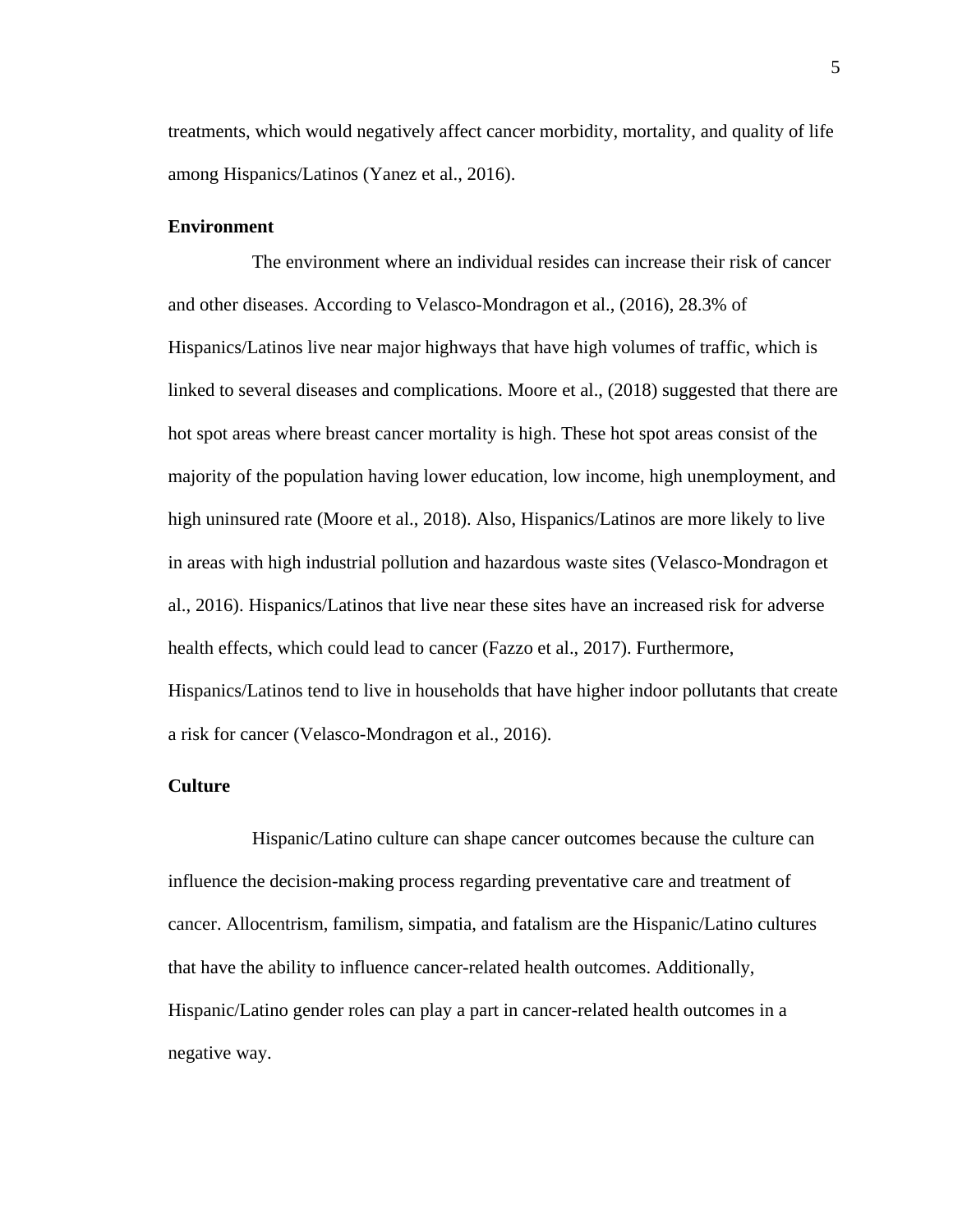Allocentrism and familism can be defined as the needs and goals of the family that are more important than the needs of the individual (Yanez et al., 2016). Familism stresses the importance of support and comfort of the family (Hernandez & Bámaca-Colbert, 2017). Specifically, familism emphasizes that the family is a source of emotional support, and the individual has an obligation to meet the needs of the family (Hernandez & Bámaca-Colbert, 2017). Research has suggested that familism is passed through generations (Hernandez & Bámaca-Colbert, 2017). Additionally, simpatia is when interpersonal conflict is avoided because there is a desire towards non-confrontational social interactions (Yanez et al., 2016). Hispanics/Latinos also rely heavily on their faith and consider religion as an incredibly important source of support when facing health obstacles (Yanez et al., 2016). Furthermore, Hispanics/Latinos believe in fatalism, which is when the situation is determined by fate and an individual cannot control what will happen (Yanez et al., 2016). Therefore, these cultural beliefs can be detrimental to an individual's cancer-related health outcomes because the individual may put the family's values, non-confrontational interactions, and faith before their health.

Hispanic/Latino culture also fosters traditional gender roles. Machismo is known as male dominance and marianismo is known as female obedience (Yanez et al., 2016). Specifically, machismo can be defined as a set of values, attitudes, and beliefs about masculinity (Nuñez, et al., 2017). Machismo includes positive and negative factors of masculinity such as bravery, honor, dominance, aggression, sexism, sexual prowess, and reserved emotions (Nuñez, et al., 2017). Research suggests that negative cognitions and emotions such as depression, anxiety, anger, and cynical hostility are linked to machismo and marianismo (Nuñez et al., 2017). Additionally, negative cognitions and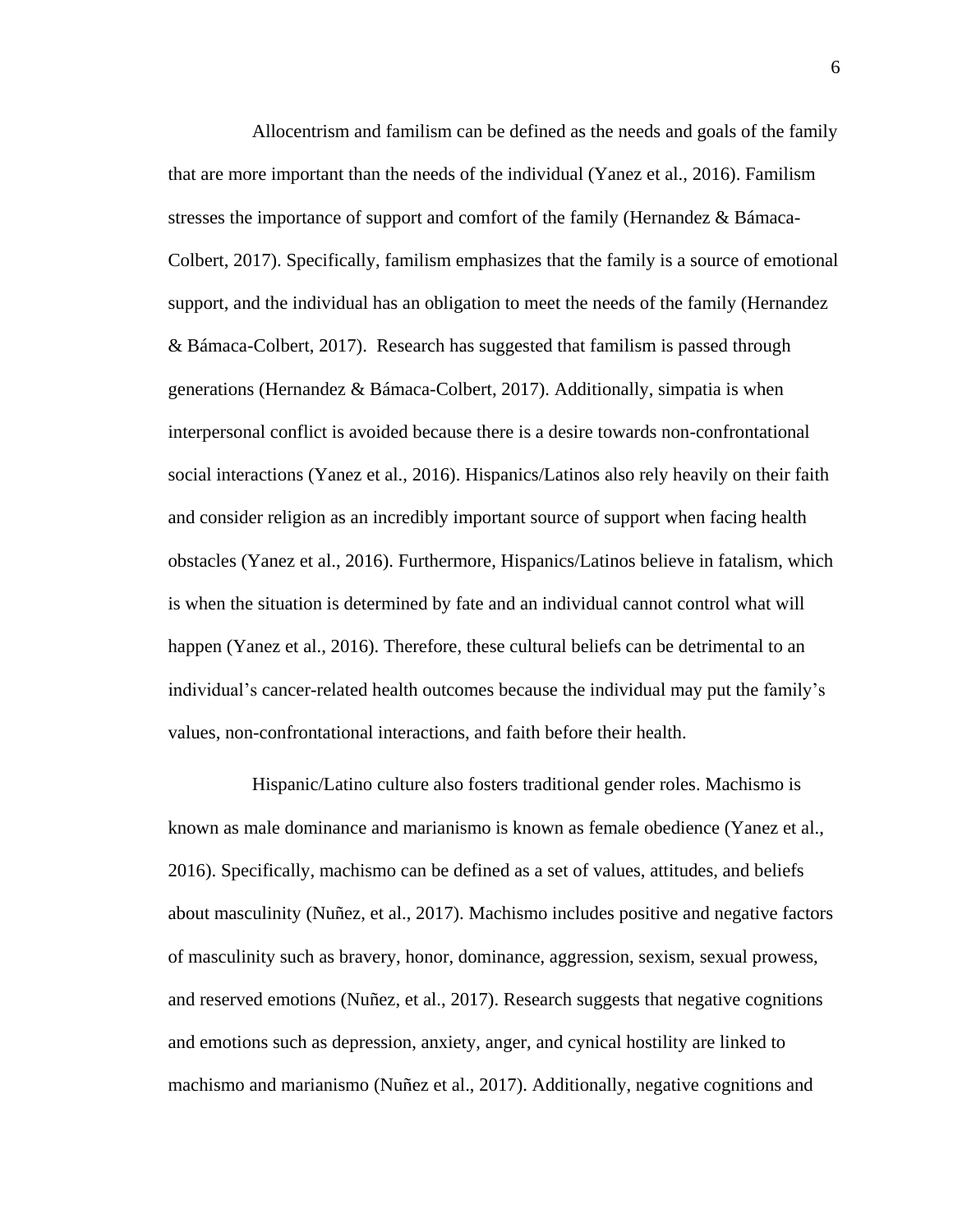emotions have been connected to different diseases such as cardiovascular disease, diabetes, and cancer (Nuñez, et al., 2017).

### **Language**

The differences in patient-provider language can contribute to poor cancer outcomes among Hispanics/Latinos. Over the years, English proficiency and educational attainment have increased; however, the level of education an individual has received is still low for foreign-born Hispanics (Velasco-Mondragon et al., 2016). Hispanics are underrepresented in a variety of different fields such as science, technology, engineering, and mathematics. Additionally, there is an incredible shortage of Hispanic health care professionals (Velasco-Mondragon et al., 2016). Research has shown that Hispanics/Latinos have expressed difficulties regarding the language barrier with their healthcare provider (Edward & Hines-Martin, 2016). Furthermore, a lack of interpreter services and culturally competent healthcare providers have resulted in a significant barrier for Hispanics/Latinos regarding access to healthcare (Edward & Hines-Martin, 2016).

A study conducted among immigrant Hispanic adults in California suggested that Hispanics living in poverty, not having consistent health insurance, and having English language barriers had a greater chance of developing a low health literacy (Becerra et al., 2017). A study conducted by Becerra et al., (2017) presented that Black and Hispanic women were discovered to have less health knowledge on breast cancer, compared to Whites. Low health literacy is associated with lower access and utilization of healthcare services, less patient-physician communication, and lack of preventative care and disease management services (Becerra et al., 2017). All of these factors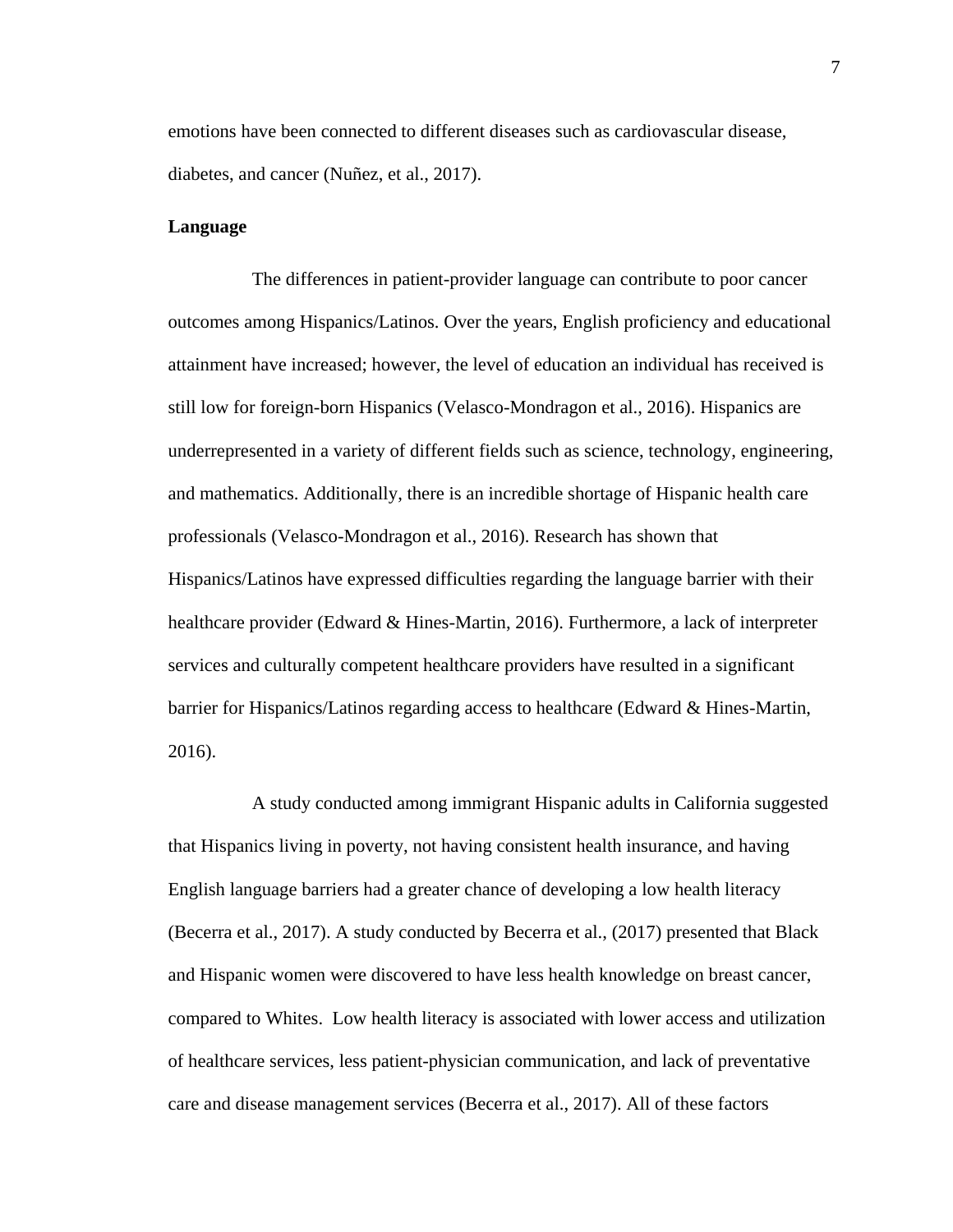mentioned can contribute to poor cancer-related health outcomes among the vulnerable Hispanic/Latino population.

### **Occupation and Health Insurance**

Hispanic workers are more likely to be employed in unskilled, high-risk jobs compared to non-Hispanic Whites (Escare & Kapur, 2006). Hispanics/Latinos have been disproportionately working in construction, maintenance and repair services, manufacturing, and personal and household services (Escare  $\&$  Kapur, 2006). Since Hispanics/Latinos tend to work in these types of occupations, they lack employer-based insurance (Sohn, 2017). Therefore, they have a higher rate of being uninsured (Sohn, 2017). Additionally, African American and Hispanic workers are less likely to work in white-collar jobs that provide benefits such as sick leave and flexibility with work schedule (Pisu et al., 2015). These benefits would be beneficial during cancer recovery; however, because they are more likely to lack these types of benefits due to their occupation, worse cancer-related outcomes can be expected (Pisu et al., 2015). Furthermore, Hispanics/Latinos that lack insurance have to overcome several barriers such as language barriers and immigration status to access health services (Sohn, 2017).

Since Hispanics/Latinos are more likely to be working in occupations that lack employer-based health insurance, they may have a greater chance of experiencing financial toxicity if they have cancer. Financial toxicity is related to the incredibly high cost of cancer drugs, therapies, and treatments that individuals must pay for when undergoing cancer treatment and it can result in devastating outcomes as many patients are left to manage the burden on their own (Carrera et al., 2018). Financial toxicity can be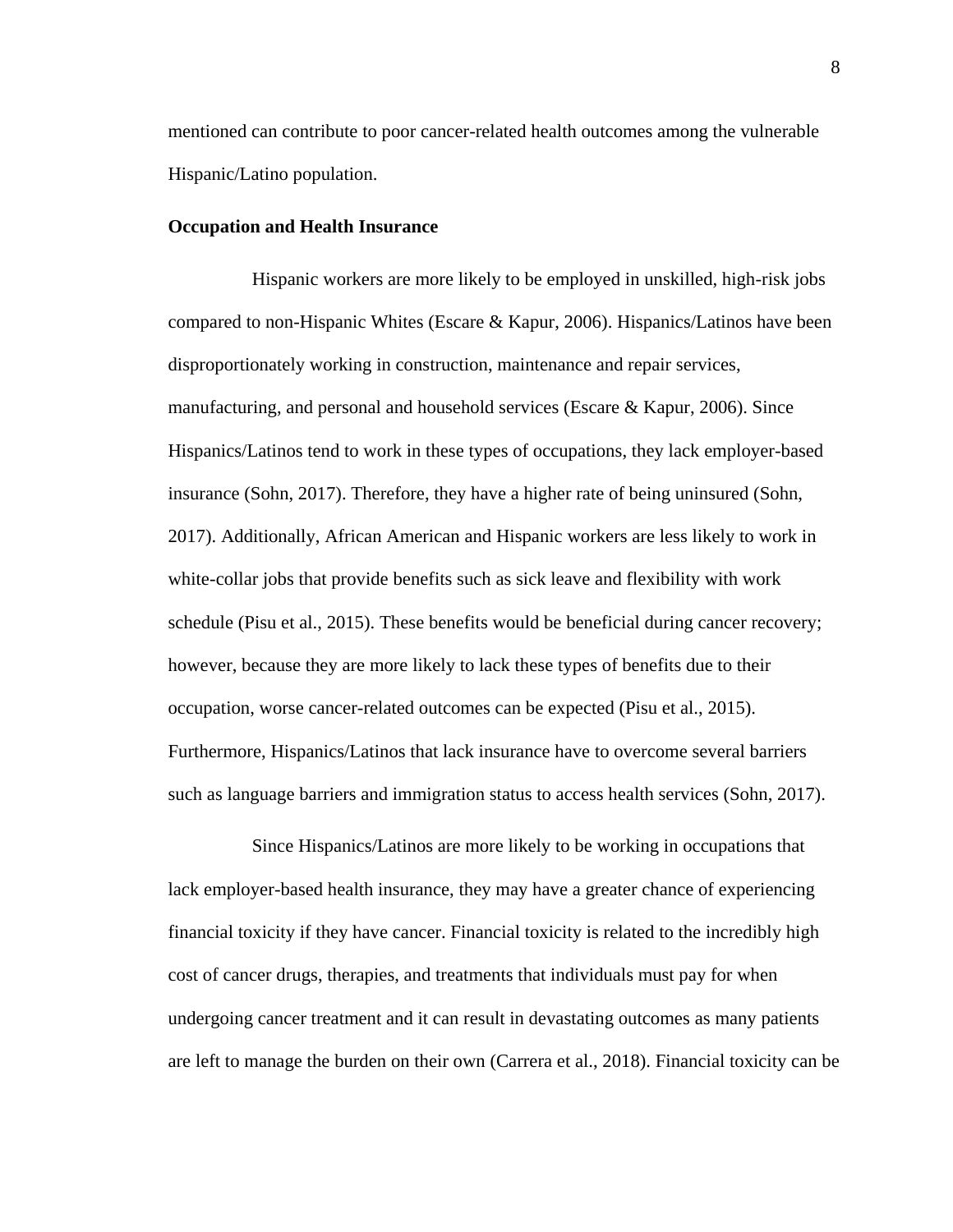anticipated; however, the financial burden due to the costly cancer treatments is unintended (Carrera et al., 2018).

Studies suggests that individuals belonging to a racial/ethnic minority may be more likely than whites to experience economic hardship after being diagnosed with cancer (Pisu et al., 2015). Minority survivors are more likely to experience cancer-related financial problems compared to their counterparts (Pisu et al., 2015). A study was conducted by Pisu et al., (2015) to measure and compare the economic hardships regarding cancer treatment among Hispanics, African Americans, and Whites. The study aligns with literature and according to their research, two-thirds of African Americans and more than half of the Hispanics reported economic hardship regardless of the type of cancer that was presented, compared to 50% or less of whites (Pisu et al., 2015).

Research by Ko et al., (2020) discussed health outcomes among breast cancer individuals. The research suggests that individuals that have adequate health insurance may be more likely to obtain an earlier diagnosis, faster treatment, and a better prognosis than individuals that do not have health insurance (Ko et al., 2020). Since Hispanics/Latinos may not have health insurance because of their occupation, they may not be able to afford or have access to cancer treatment or preventative care services.

#### **Documentation Status**

In the United States, about 18% of Hispanics/Latinos are undocumented (Cabral & Cuevas, 2020). There are significant health disadvantages among undocumented Hispanics/Latinos compared to documented individuals (Cabral  $\&$ Cuevas, 2020). Undocumented individuals are more likely to have a variety of health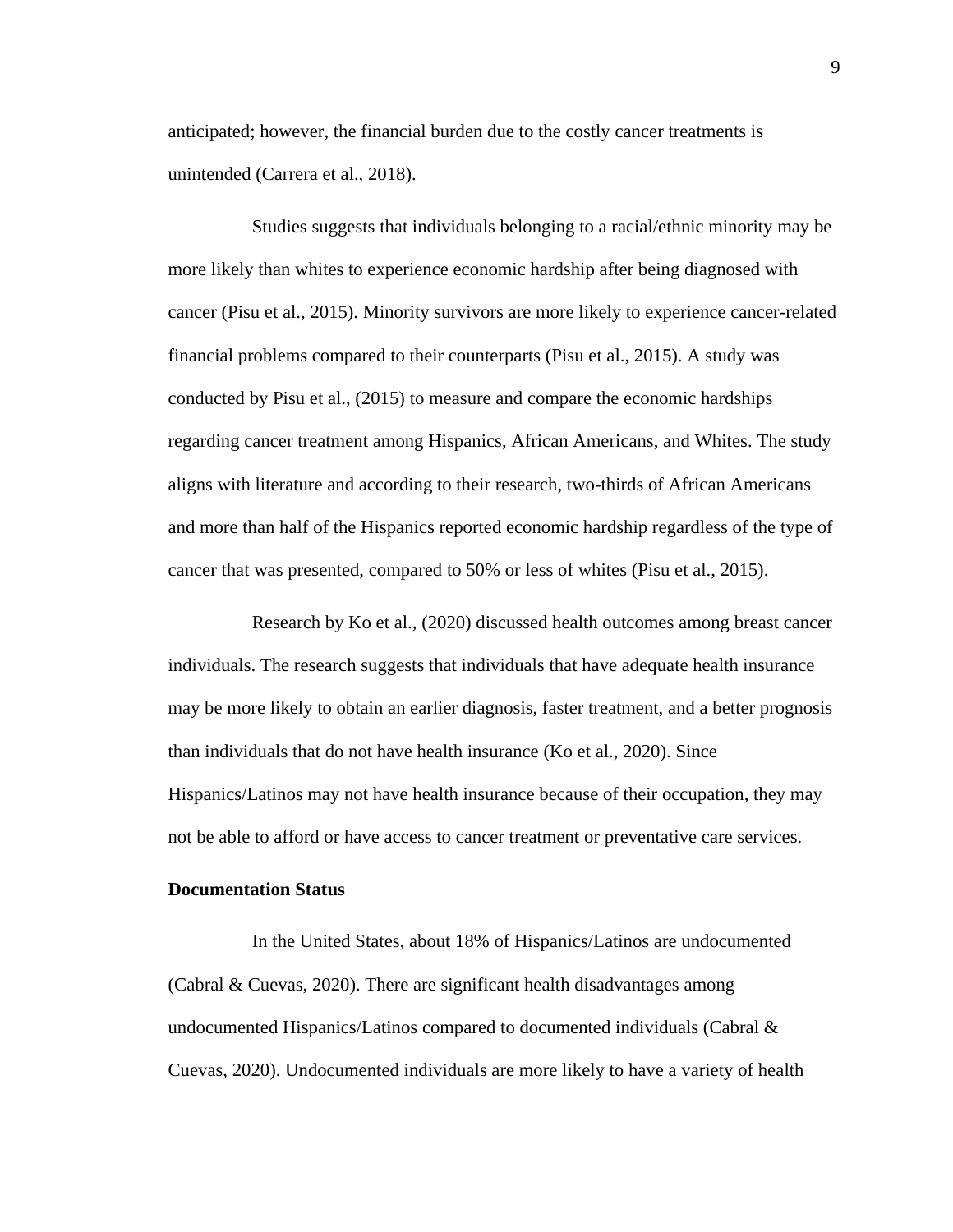issues such as high blood pressure, hypertension, depression, anxiety, post-traumatic stress, and overall higher levels of stress compared to documented Hispanics/Latinos (Cabral & Cuevas, 2020). Additionally, undocumented Hispanics/Latinos have a greater chance of developing advanced-stage diseases such as breast cancer than documented Hispanics/Latinos (Cabral & Cuevas, 2020). The reason that undocumented immigrants may have a greater risk of advanced-stage diseases is because they have limited access to healthcare (Cabral & Cuevas, 2020).

An individual's documentation status can lead to poor cancer-related outcomes because undocumented Hispanic/Latino immigrants are not able to access healthcare. The lack of healthcare prevents them from receiving preventative services and treatments for cancer. A factor that prevents undocumented Hispanic/Latino immigrants from receiving healthcare is that they are ineligible for Medicaid in certain states (Cabral & Cuevas, 2020). To that end, most undocumented Hispanic/Latino immigrants rely heavily on community health centers and clinics for their care so they may not be able to receive cancer treatment at these locations (Cabral & Cuevas, 2020). A second factor that prevents undocumented Hispanics/Latinos from gaining access to healthcare is that they lack proof of residency, which is a legal requirement when attending the doctor's office (Cabral & Cuevas, 2020). A third factor that limits healthcare in this population may be the spillover effect. The spillover effect is affiliated with the overall status of undocumented immigrants. The status of being undocumented may spill over to future generations, which will burden their health as well (Cabral & Cuevas, 2020).

Lastly, physicians may hold negative stereotypes about undocumented Hispanics/Latino immigrants, and this may affect the care that the patient receives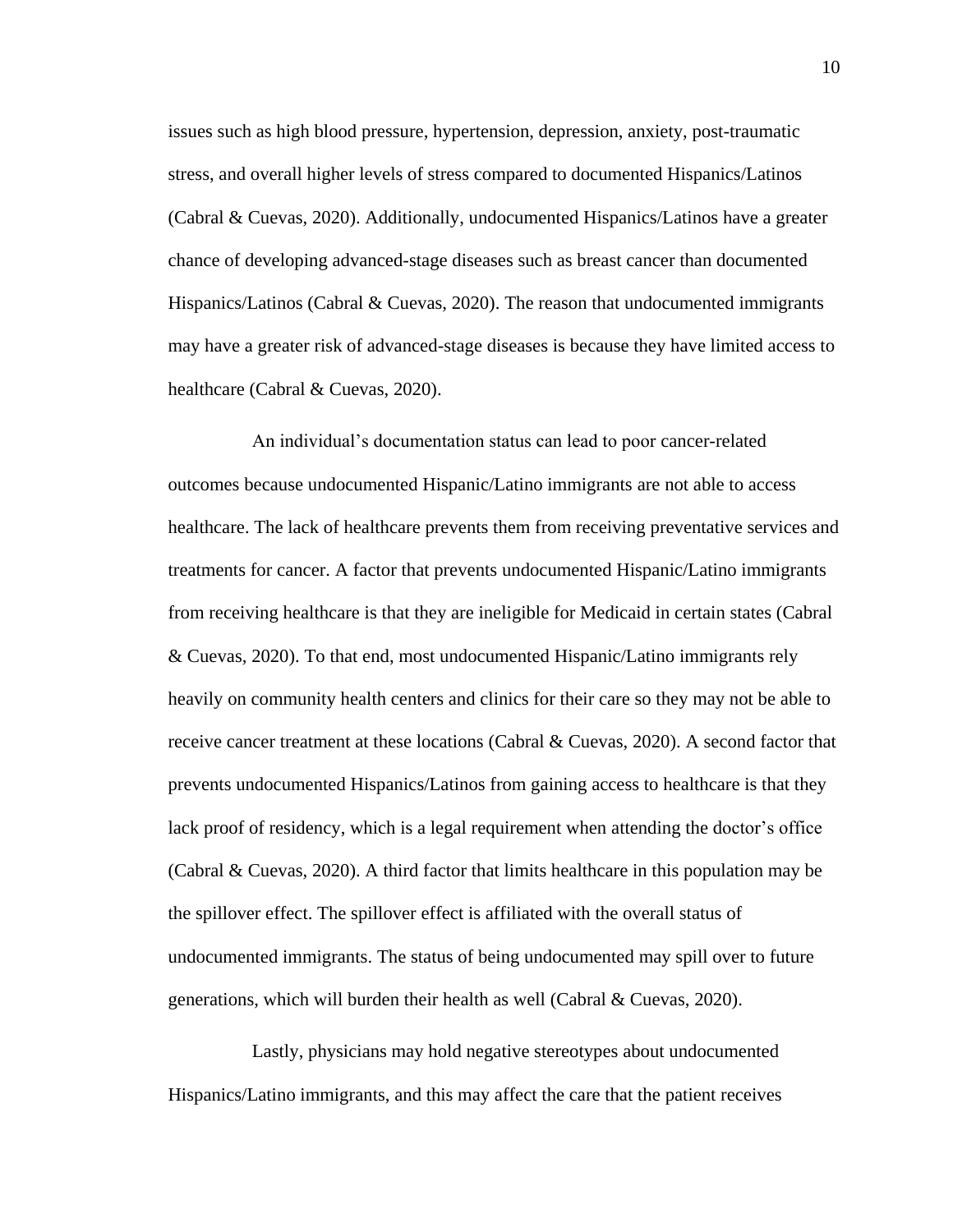(Cabral & Cuevas, 2020). Discrimination of Hispanics/Latinos can be based on multiple factors including race, ethnicity, language, and health insurance, which can lead to the formation of negative stereotypes (Edward & Hines-Martin, 2016). For example, physicians may believe that undocumented Hispanics/Latinos are criminals and may become violent (Cabral & Cuevas, 2020). Negative stereotypes and attitudes can lead to physician implicit bias, which can prevent access to quality healthcare among this incredibly vulnerable population (Cabral & Cuevas, 2020). Therefore, these various factors make the cancer screening and treatment process very challenging for undocumented Hispanics/Latino immigrants.

#### **Example of Intervention regarding Colorectal Cancer**

According to Moralez et al., (2012) about 67% of Hispanics that are 50 years and older have reported they have never had a colonoscopy screening. Several barriers prevent Hispanics/Latinos from being screened for cancer. Barriers include cost, lack of health insurance, the anticipation of pain, fear, lack of awareness, and embarrassment (Moralez et al., 2012). These barriers are more prominent in Hispanics who are poor and live in underserved rural and border communities (Moralez et al., 2012). Moralez et al., (2012) research focus on Hispanics/Latinos in Yakima Valley, Washington. The study discusses interventions that address these barriers in the vulnerable Hispanic/Latino population that live there. The interventions previously discussed in the study were the use of promotoras and home-based educational interventions (Moralez et al., 2012). The purpose of the interventions was to increase awareness and knowledge of screening for colorectal cancer among Hispanics/Latinos and improve access to cancer screening (Moralez et al., 2012).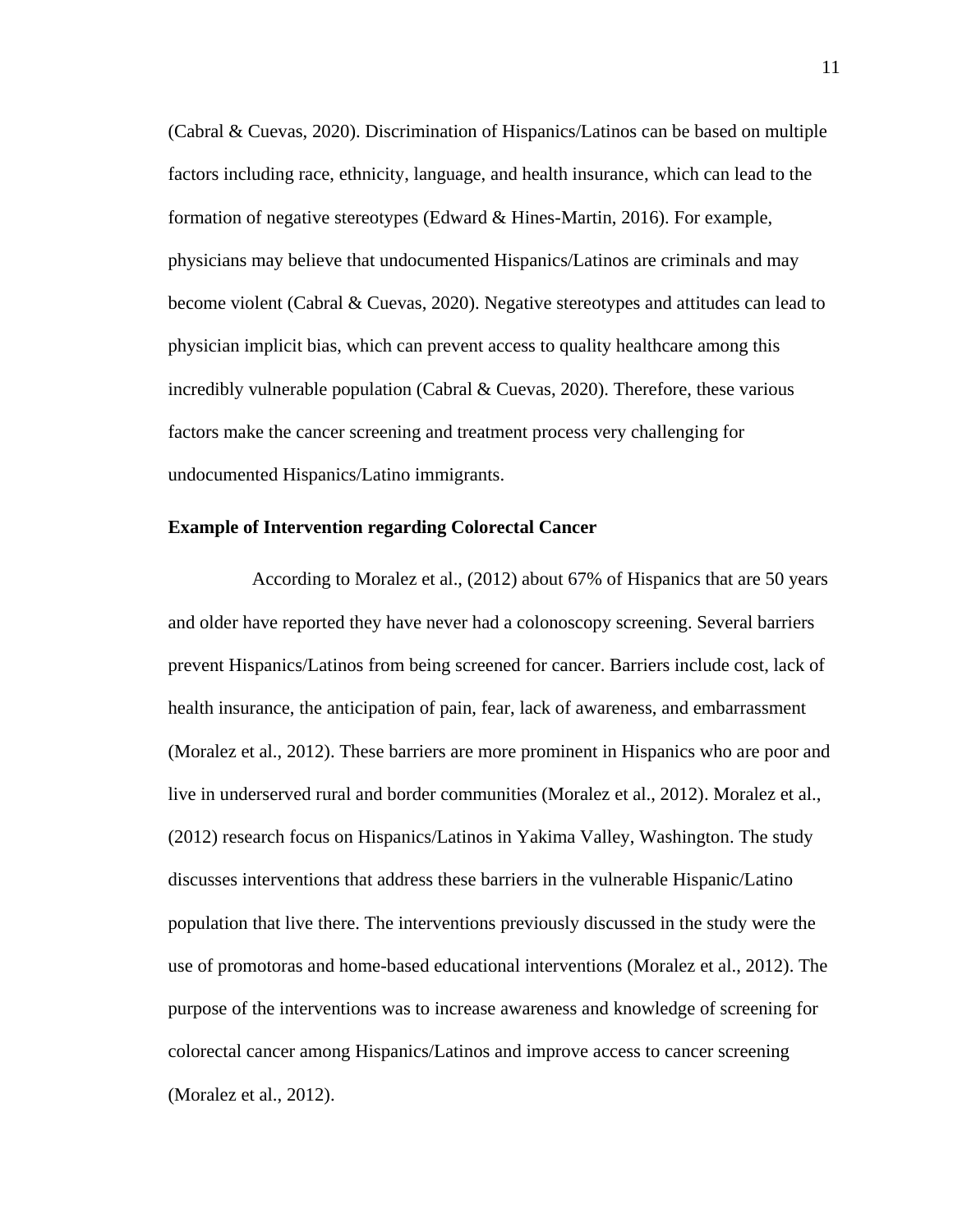Existing literature states that promotoras can be knowledgeable resources and leaders among the Hispanic/Latino population (Moralez et al., 2012). Promotoras, also known as community health workers, can work with providers and community residents to encourage retention and participation in interventions (Moralez et al., 2012). Additionally, promotoras work almost exclusively in community settings (O'Brien et al., 2010). Specifically, promotoras are trained bilingual, lay health promoters that help increase knowledge and awareness about the specific health issue (Moralez et al., 2012).

Promotoras strive to address health disparities (Roland et al., 2017). They improve cancer outcomes by educating, connecting, and navigating patients through the healthcare system (Roland et al., 2017). Also, they support patients with screening and diagnostic services (Roland et al., 2017). Lastly, promotoras provide social support and linkages to financial and community resources (Roland et al., 2017). They can improve and expand access of information and services to underserved Hispanic/Latino populations (Moralez et al., 2012). Most importantly, promotoras can potentially eliminate racial and ethnic disparities (O'Brien et al., 2010). Promotoras can provide culturally appropriate information for addressing health disparities in underserved populations (Moralez et al., 2012).

The research and evidence base for promotora interventions among Hispanics is weak (O'Brien et al., 2010). However, many stakeholders have advocated for promotoras so that healthcare costs can remain low and racial and ethnic health disparities can be reduced (O'Brien et al., 2010). Promotoras can provide support, comfort, and culturally tailored information to the vulnerable Hispanic/Latino population (Moralez et al., 2012).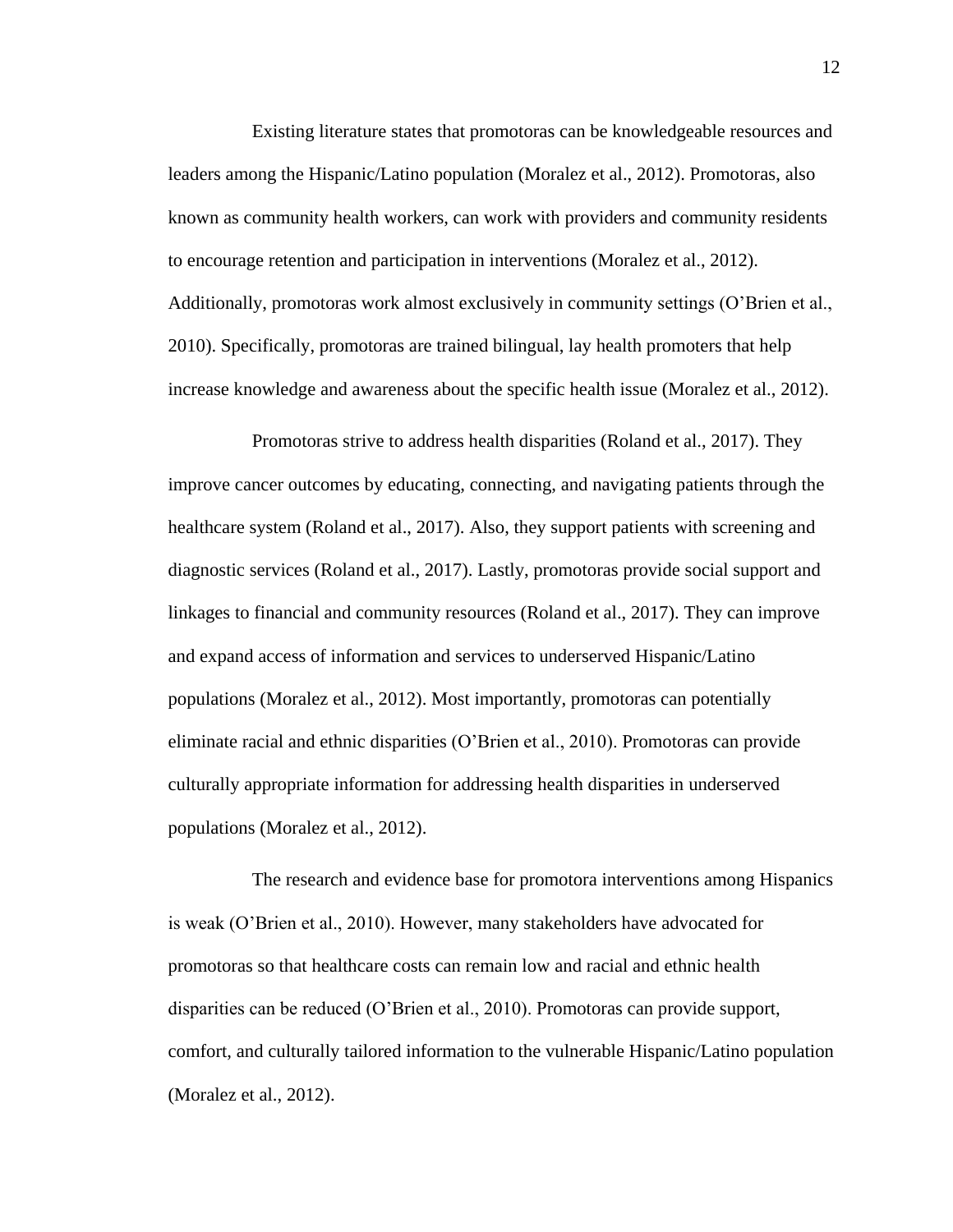# **RESEARCH STRATEGIES**

The background section in the manuscript discussed specific social determinants of health that are relevant to the vulnerable Hispanic/Latino communities regarding access to healthcare and cancer-related health outcomes. Furthermore, a promising colorectal cancer intervention for the Hispanic/Latino community was discussed. The information presented in the manuscript was found on several databases and search engines such as the PCOM library database, Thomas Jefferson University library database, Google Scholar, and PubMed. The data that is presented is mostly qualitative.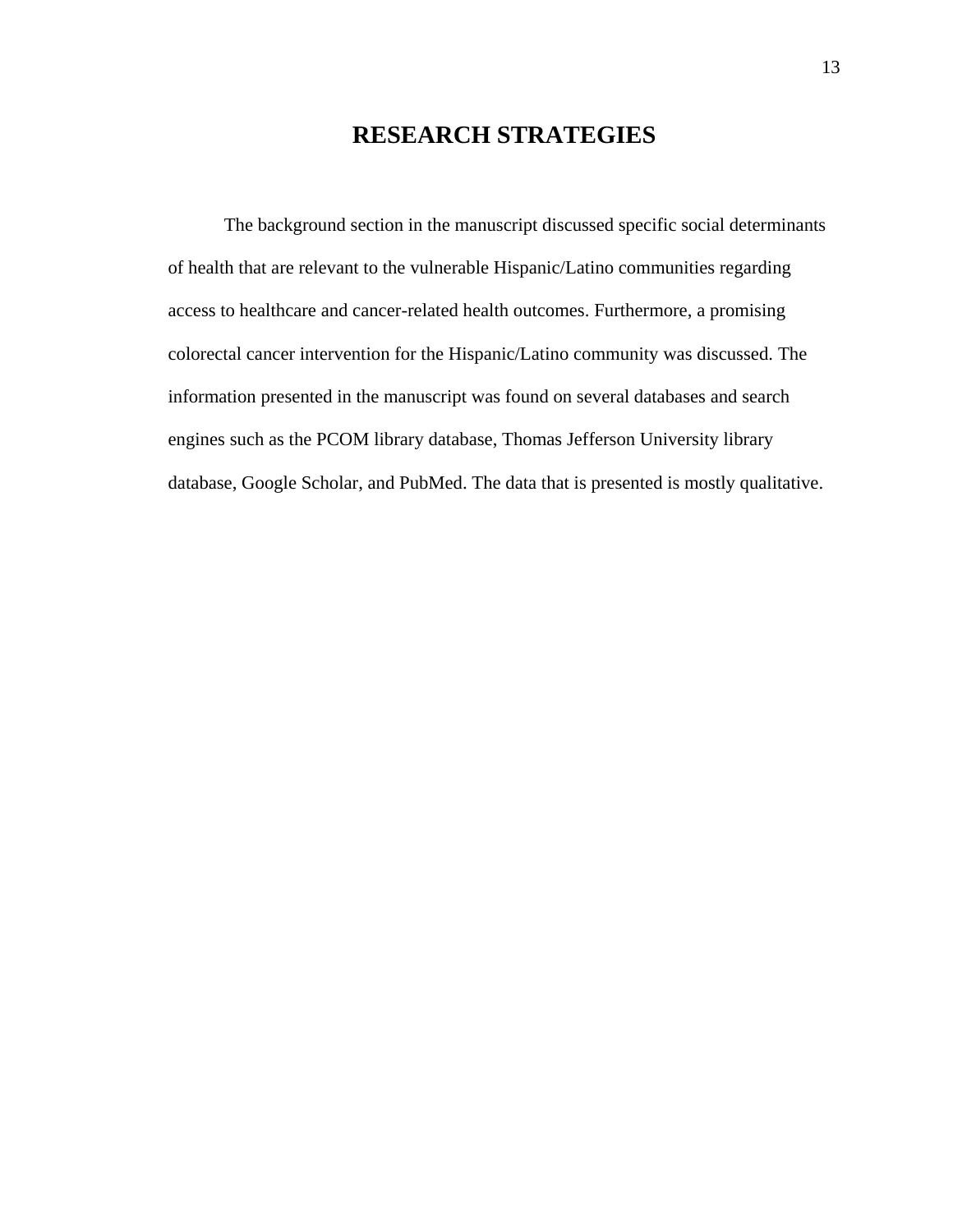# **DISCUSSION**

The vulnerable Hispanic/Latino population is being disproportionately targeted for poor cancer-related health outcomes. Cancer is the most frequent cause of death among Hispanics (Yanez et al., 2016). Poor cancer outcomes are influenced by various factors based on culture, behavior, and biology (Yanez et al., 1026). This manuscript highlights specific social determinants of health that affect the cancer-related health outcomes of the Hispanic/Latino population. Research suggests that several direct pathways affect the cancer outcomes for Hispanics/Latinos such as socioeconomic status, environment, occupation, and documentation status; however, several indirect pathways that affect cancer outcomes for Hispanics/Latinos such as culture and language (Yanez, et al., 2016.).

In the United States, the Hispanic/Latino population has become the largest ethnic minority (Yanez et al., 2016). Therefore, it should be a public health goal to create culturally tailored cancer interventions that target Hispanics/Latinos (Yanez et al., 2016). Cancer outcomes among this population can be improved by considering the social determinants of health that were discussed in the manuscript and applying public health models and theories to guide interventions.

A basic intervention that may be beneficial to vulnerable Hispanics/Latinos could be creating public service announcements about the importance of cancer screening and where to find a free screening. Public service announcements can be a strong influential factor for stressing the significance of cancer screening (Wittich et al., 2019). The public service announcements should be in the appropriate reading level and in Spanish (Yanez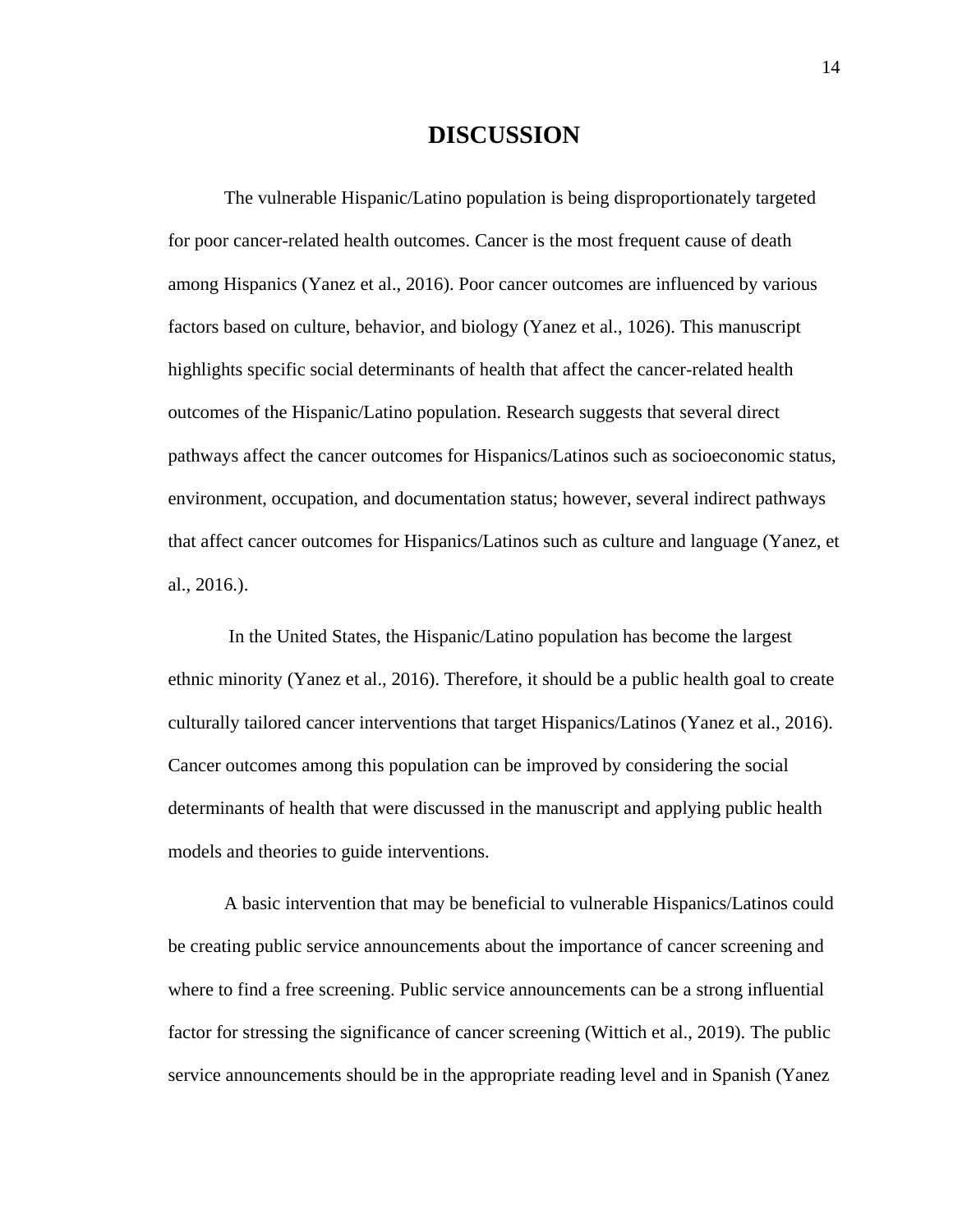et al., 2016). Since many Hispanics/Latinos rely heavily on their faith, different community or religious leaders can distribute the public service announcement to Hispanic/Latino communities (Yanez et al., 2016). A more complex intervention that can be considered is the use of promotoras (community health workers) and educationalbased information. Briant et al., (2018) found that Hispanics living in rural environments were given a free stool-based test along with culturally tailored colorectal cancer education by community health workers. The use of promotoras had an increase in awareness and knowledge about the importance of colorectal cancer screening.

In conclusion, there continues to be racial and ethnic disparities in cancer outcomes (Yanez et al., 2016). The number of Hispanics that have access to the U.S. health care system due to the Affordable care Act is considerable (Yanez et al., 2016). Therefore, it is imperative to improve cancer outcomes among Hispanics (Yanez et al., 2016). Lastly, since Hispanics/Latinos are vulnerable to cancer, there is an urgent need to create public health interventions that take the SDOH factors into account so that health equity can be achieved.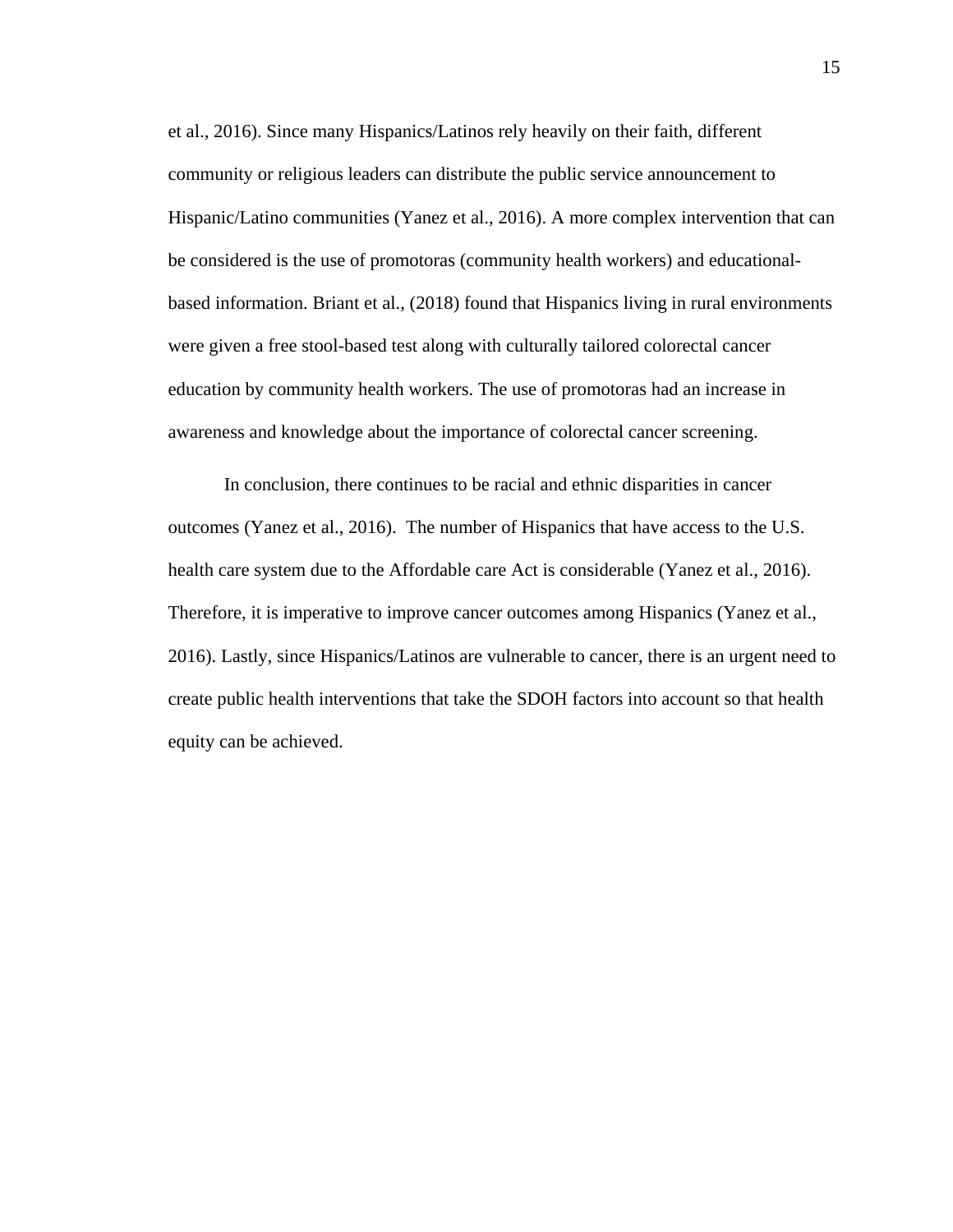# **RECOMMENDATIONS FOR FUTURE STUDIES**

Future studies should take into account other SDOH factors that affect the cancer outcomes of Hispanics/Latinos. Additionally, literature must compare cancer outcomes between Hispanics/Latinos and non-Hispanic whites as more studies continue to explore cancer-related outcomes among Hispanics/Latinos (Yanez et al., 2016).

Since promotoras have the potential to increase awareness and knowledge on important health issues among the Hispanic/Latino communities, future research must evaluate promotora programs on a larger scale because current research is weak in this area (O'Brien et al., 2010). Another future study that researchers should focus on is to conduct more studies on cancer-specific biological factors among Hispanics (Yanez et al., 2016). Most of the research on biological differences in cancer types has primarily focused on African American women because they are more likely to be diagnosed with aggressive tumors when compared to non-Hispanic whites (Yanez et al., 2016). Regarding breast cancer, there have been fewer studies that have recorded biological differences among Hispanic women (Yanez et al., 2016). Lastly, future studies should require an additional period of time to include a representative sample of Hispanics because there are differences in cancer outcomes by Hispanic subgroups (Yanez et al., 2016). Hispanic subgroups have not been well documented and cultural variations exist across the subgroups, which influences cancer outcomes in different ways (Yanez et al., 2016). For the future, researchers need to be more attentive to Hispanic heterogeneity (Yanez et al., 2016).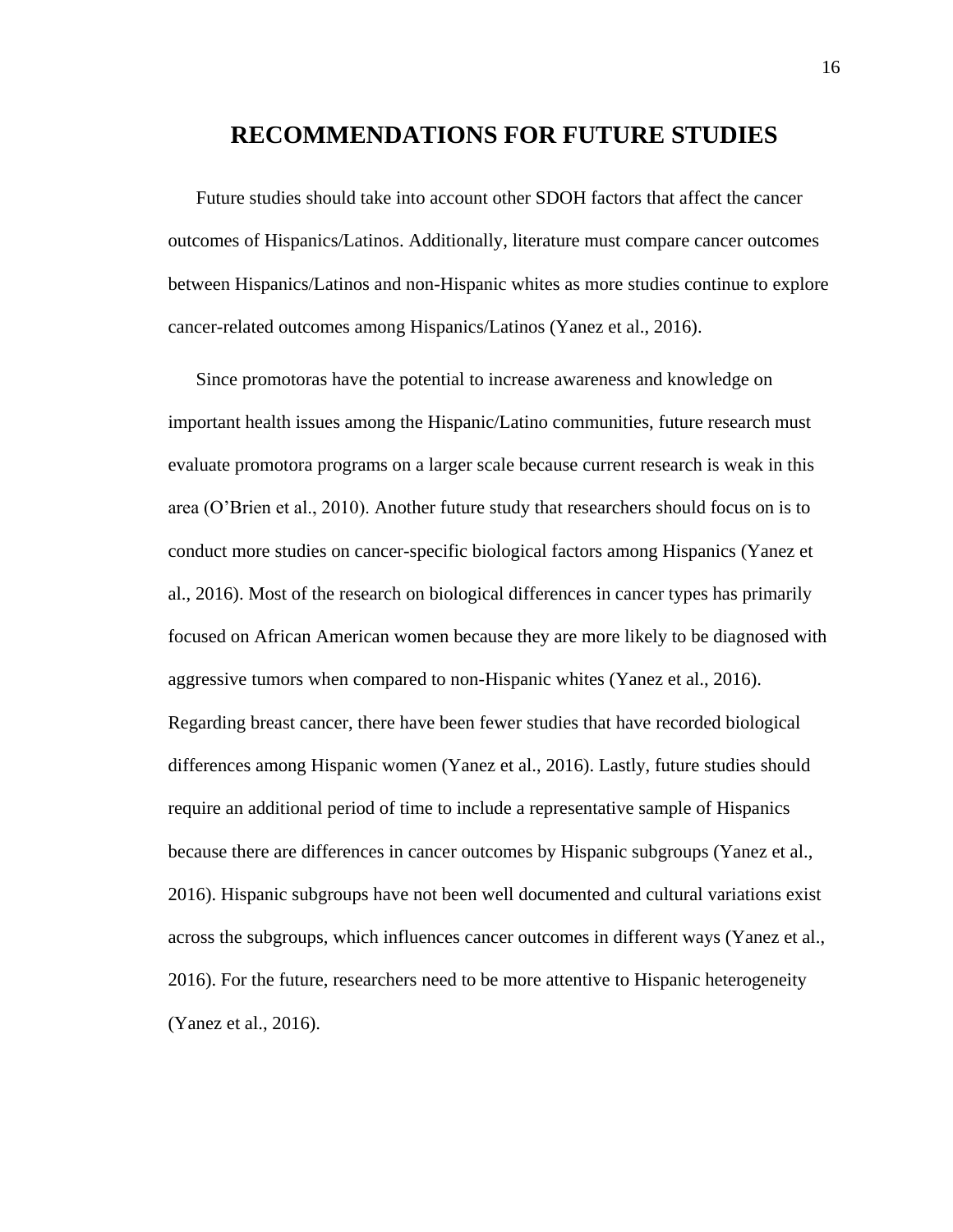The research that is presented in this manuscript contains several determinants that are associated with poor cancer outcomes among Hispanics/Latinos; however, the research in this manuscript is based on cross-sectional studies, or that data was collected at a certain point in time. Therefore, for future research, longitudinal studies will be critical as data is collected over a period of time (Yanez et al., 2016).

Since cancer is the leading cause of death among Hispanics/Latinos it is critical that public health officials take action on this incredibly urgent issue. There are several future research opportunities and existing challenges to oncology research that need to be addressed so that Hispanics/Latinos can have better cancer-related outcomes (Yanez et al., 2016).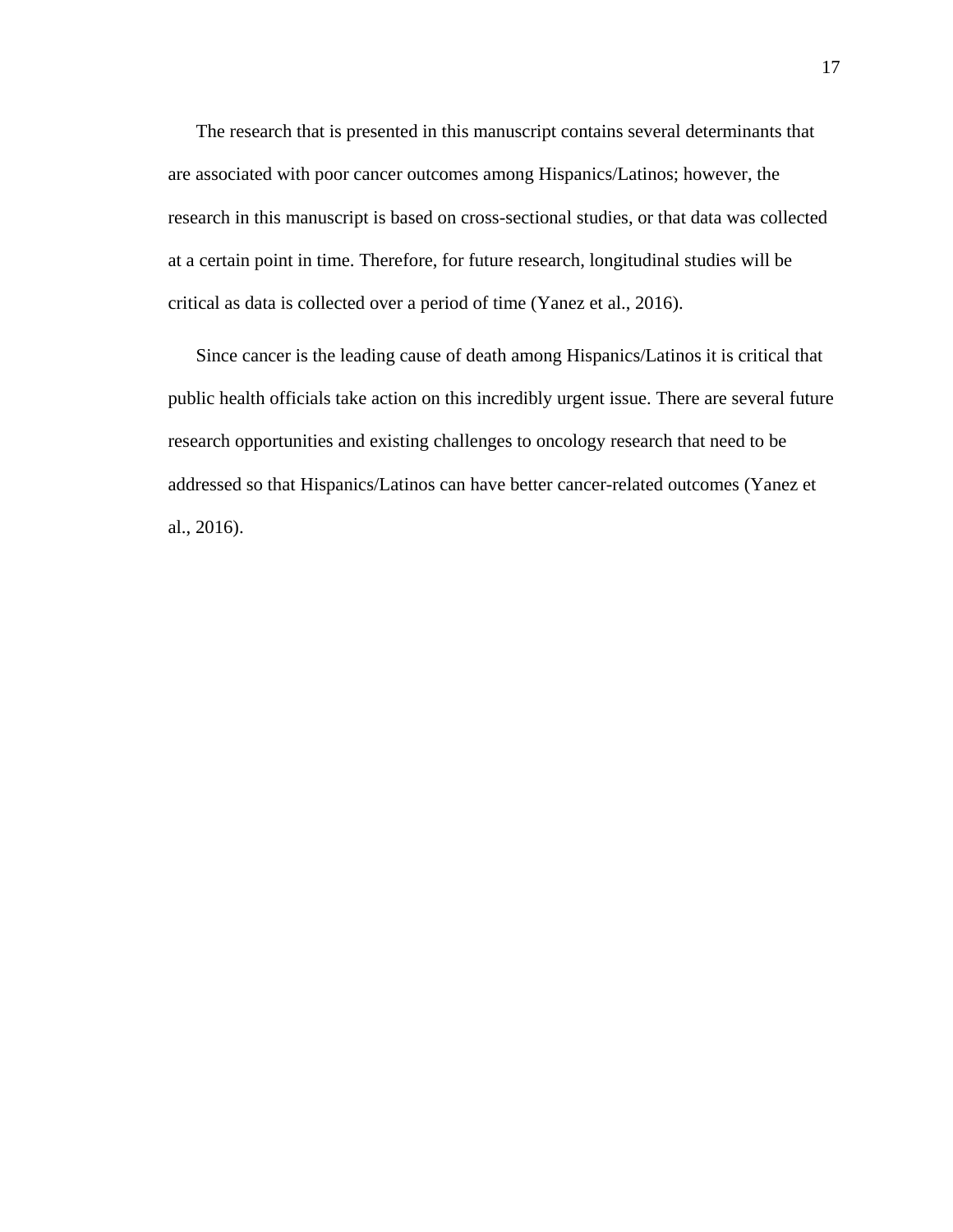### **REFERENCES**

- Becerra, B. J., Arias, D., & Becerra, M. B. (2017). Low health literacy among immigrant Hispanics. *Journal of racial and ethnic health disparities*, *4*(3), 480-483. <https://link.springer.com/article/10.1007/s40615-016-0249-5>
- Briant, K. J., Sanchez, J. I., Ibarra, G., Escareño, M., Gonzalez, N. E., Gonzalez, V. J., ... & Thompson, B. (2018). Using a culturally tailored intervention to increase colorectal cancer knowledge and screening among Hispanics in a rural community.
- Cabral, J., & Cuevas, A. G. (2020). Health inequities among Latinos/Hispanics: documentation status as a determinant of health. *Journal of racial and ethnic health disparities*, 1-6. https://link.springer.com/content/pdf/10.1007/s40615-020- 00710-0.pdf
- Carrera, P. M., Kantarjian, H. M., & Blinder, V. S. (2018). The financial burden and distress of patients with cancer: understanding and stepping‐up action on the financial toxicity of cancer treatment. *CA: a cancer journal for clinicians*, *68*(2), 153-165. <https://acsjournals.onlinelibrary.wiley.com/doi/pdf/10.3322/caac.21443>
- Centers for Disease Control (2019). *NCHHSTP Social Determinants of Health.*  <https://www.cdc.gov/nchhstp/socialdeterminants/index.html>
- Edward, J., & Hines-Martin, V. (2016). Examining perceived barriers to healthcare access for Hispanics in a southern urban community. *J Hosp Admin*, *5*(2), 102. http://dx.doi.org/10.5430/jha.v5n2p102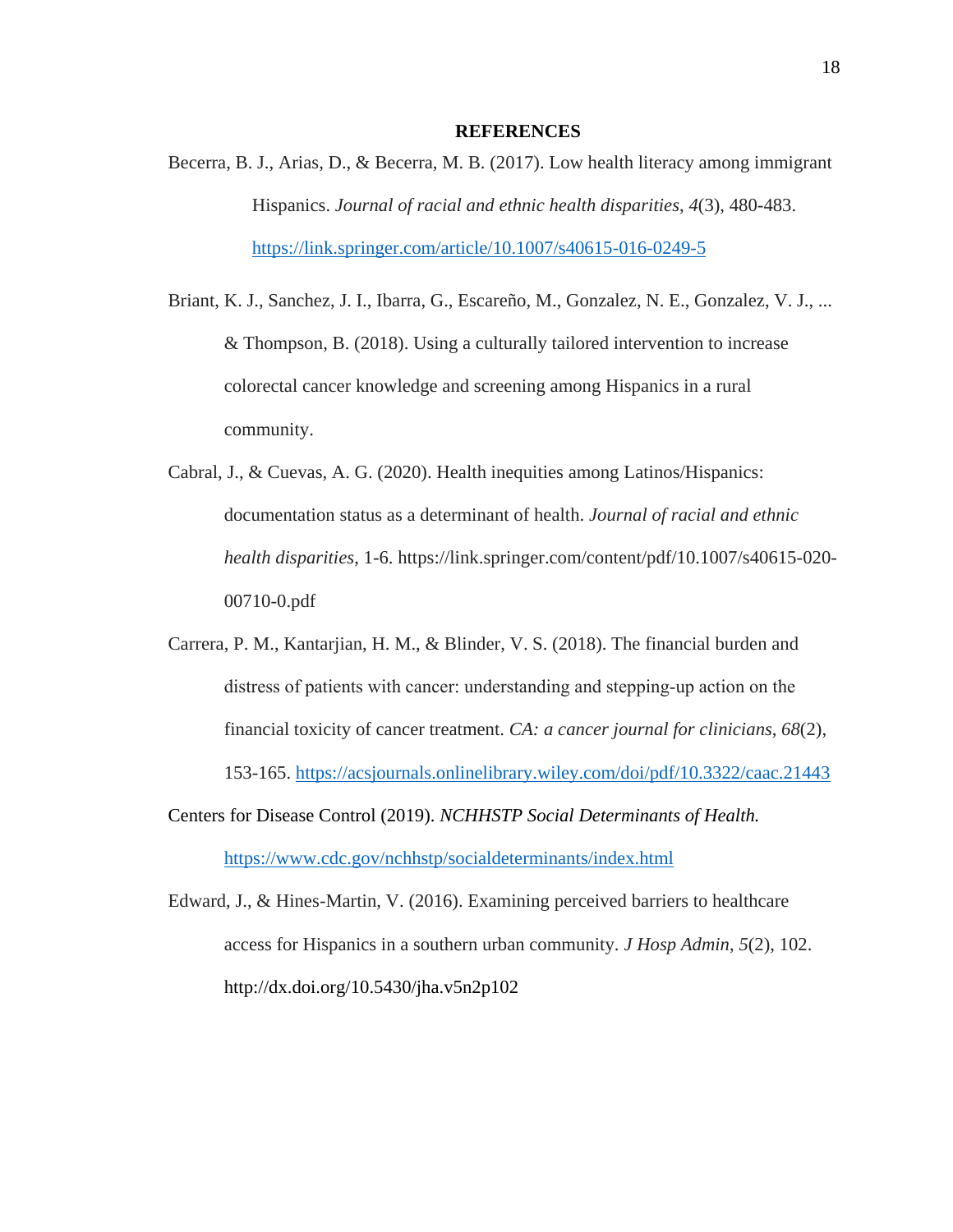- Escarce, J. J., & Kapur, K. (2006). *Access to and quality of health care* (Vol. 2006, pp. 410-446). Washington, DC: National Academies Press. https://www.ncbi.nlm.nih.gov/books/NBK19910/
- Fazzo, L., Minichilli, F., Santoro, M., Ceccarini, A., Della Seta, M., Bianchi, F., ... & Martuzzi, M. (2017). Hazardous waste and health impact: a systematic review of the scientific literature. *Environmental Health*, *16*(1), 1-11.
- Hernández, M. M., & Bámaca-Colbert, M. Y. (2016). A Behavioral Process Model of Familism. *Journal of family theory & review*, *8*(4), 463–483. <https://doi.org/10.1111/jftr.12166>

https://www.ncbi.nlm.nih.gov/pmc/articles/PMC5421553/

- Moore, J. X., Royston, K. J., Langston, M. E., Griffin, R., Hidalgo, B., Wang, H. E., Colditz, G., & Akinyemiju, T. (2018). Mapping hot spots of breast cancer mortality in the United States: place matters for Blacks and Hispanics. *Cancer causes & control : CCC*, *29*(8), 737–750. [https://doi.org/10.1007/s10552-018-](https://doi.org/10.1007/s10552-018-1051-y) [1051-y](https://doi.org/10.1007/s10552-018-1051-y)
- Moralez, E. A., Rao, S. P., Livaudais, J. C., & Thompson, B. (2012). Improving knowledge and screening for colorectal cancer among Hispanics: overcoming barriers through a PROMOTORA-led home-based educational intervention. *Journal of cancer education : the official journal of the American Association for Cancer Education*, *27*(3), 533–539. https://doi.org/10.1007/s13187-012-0357-9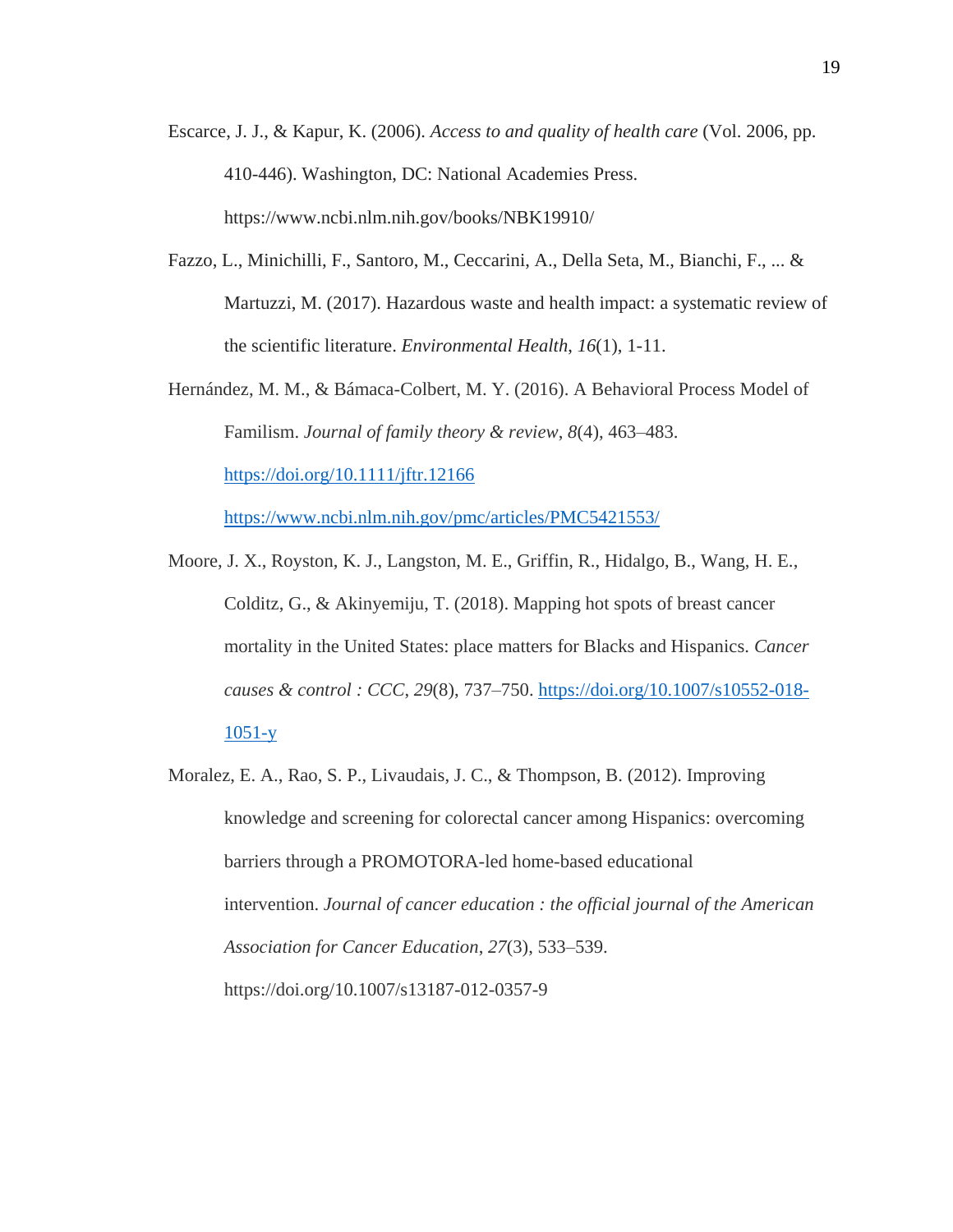Nuñez, A., González, P., Talavera, G. A., Sanchez-Johnsen, L., Roesch, S. C., Davis, S. M., Arguelles, W., Womack, V. Y., Ostrovsky, N. W., Ojeda, L., Penedo, F. J., & Gallo, L. C. (2016). Machismo, Marianismo, and Negative Cognitive-Emotional Factors: Findings From the Hispanic Community Health Study/Study of Latinos Sociocultural Ancillary Study. *Journal of Latina/o psychology*, *4*(4), 202–217. <https://doi.org/10.1037/lat0000050>

<https://www.ncbi.nlm.nih.gov/pmc/articles/PMC5102330/>

- O'Brien, M. J., Halbert, C. H., Bixby, R., Pimentel, S., & Shea, J. A. (2010). Community health worker intervention to decrease cervical cancer disparities in Hispanic women. *Journal of general internal medicine*, *25*(11), 1186–1192. https://doi.org/10.1007/s11606-010-1434-6
- Pisu, M., Kenzik, K. M., Oster, R. A., Drentea, P., Ashing, K. T., Fouad, M., & Martin, M. Y. (2015). Economic hardship of minority and non-minority cancer survivors 1 year after diagnosis: another long-term effect of cancer?. *Cancer*, *121*(8), 1257– 1264.<https://doi.org/10.1002/cncr.29206>

<https://www.ncbi.nlm.nih.gov/pmc/articles/PMC4393356/>

- Roland, K., B., Milliken, E., L., Rohan, E., A., RorieWilliam, E., SignesCarmita-Anita, C., & YoungPaul, A. (2017). Use of community health workers and patient navigators to improve cancer outcomes among patients served by federally qualified health centers: a systematic literature review. *Health Equity*.
- Sohn H. (2017). Racial and Ethnic Disparities in Health Insurance Coverage: Dynamics of Gaining and Losing Coverage over the Life-Course. *Population research and*